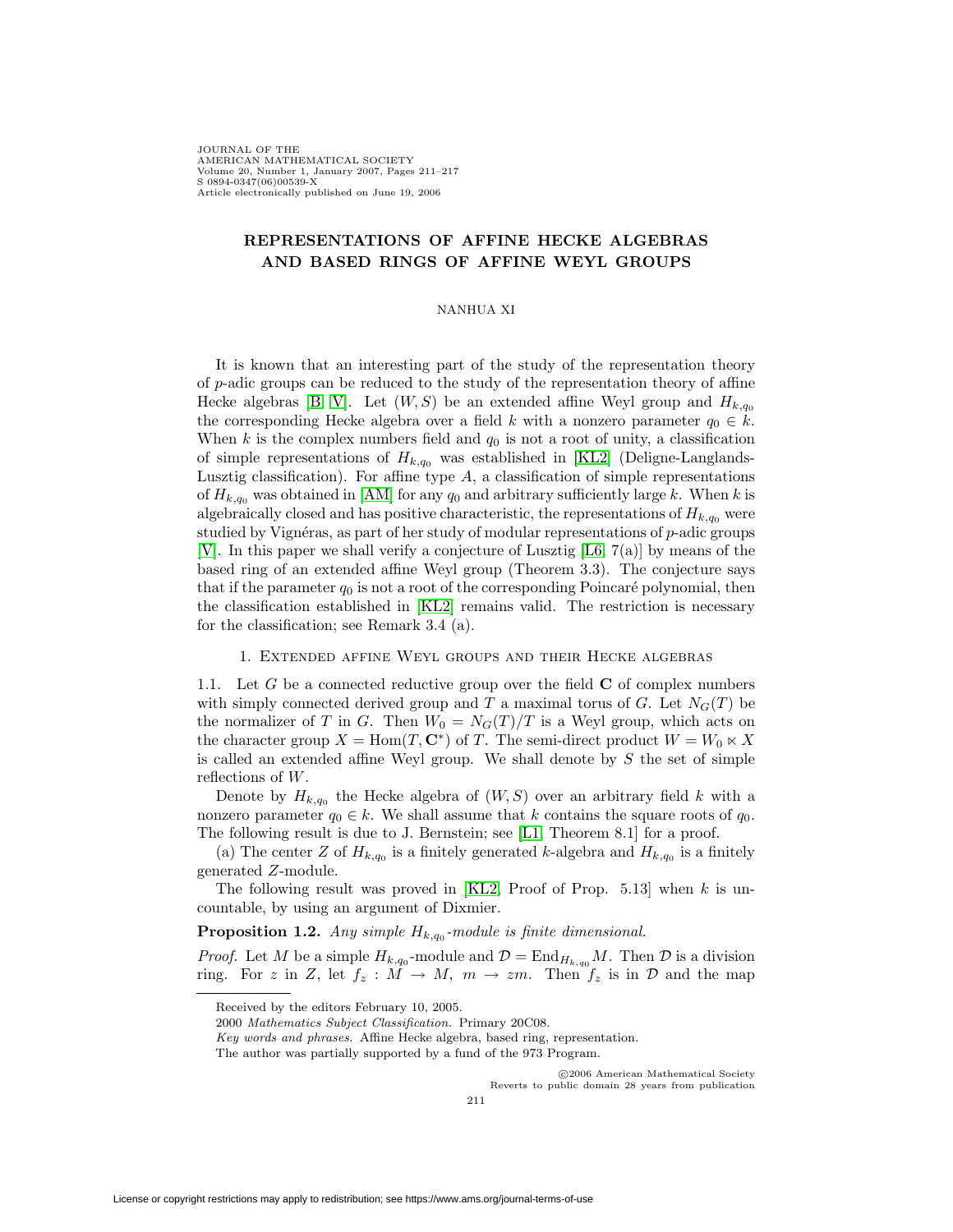$f: Z \to \mathcal{D}, z \to f_z$  is a homomorphism of k-algebras. Let  $Y = f(Z)$ . By section 1.1 (a),  $Y$  is a finitely generated  $k$ -algebra. We only need to show that each element in  $Y$  is algebraic over  $k$ .

Let  $r$  be the transcendency degree of  $Y$  over  $k$ . By the Noether normalization theorem, there are elements  $y_1, ..., y_r$  in Y such that Y is integral over  $k[y_1, ..., y_r]$ .

We need to show that r is zero. Assume that  $r \geq 1$ . Note that  $y_1^{-1}$  is not in Y since  $y_1, ..., y_r$  are algebraically independent and Y is integral over  $k[y_1, ..., y_r]$ . By section 1.1 (a), M is a finitely generated Z-module. Let  $v_1, ..., v_g$  be elements in M which generate M as a Z-module. Choose x in Z such that  $f_x = y_1$ . Since  $y_1$  is invertible in  $\mathcal{D}$ , we can find  $u_i$  in M such that  $v_i = xu_i$  for all i. Let  $u_i = \sum_j \xi_{ji} v_j$ ,  $\xi_{ji} \in Z$ . Set  $\eta_{ji} = x \xi_{ji}$  if  $j \neq i$ , and  $\eta_{ii} = 1 - x \xi_{ii}$ . Then we have  $\det(\eta_{ij})v_i = 0$  for all i. But  $\det(\eta_{ij}) = 1 - xz$  for some z in Z. Thus  $f_{1-xz} = 1 - f_x f_z = 1 - y_1 f_z = 0$ . This implies that  $y_1$  is invertible in Y and leads to a contradiction. Therefore we must have  $r = 0$ . The proposition is proved.  $\square$ to a contradiction. Therefore we must have  $r = 0$ . The proposition is proved.

### 2. a-function and based ring

In this section we will see that the simple  $J_k$ -modules and simple  $H_{k,q_0}$ -modules have a nice relationship.

2.1. We refer to [\[L2,](#page-5-4) 2.1] and [\[L3,](#page-5-5) 2.3] for the definitions of the function  $a: W \to \mathbb{N}$ and of the based ring J of W respectively. Following [\[L3\]](#page-5-5) we denote by  $t_w, w \in W$ the basis elements of J. For each nonnegative integer i we denote by  $J^i$  the subgroup of J generated by all  $t_w$  with  $a(w) = i$ . Then  $J^i$  is a two-sided ideal of J and J is the direct sum of all  $J^i$ . Set  $J_k = J \otimes_{\mathbf{Z}} k$  and  $J^i_k = J^i \otimes_{\mathbf{Z}} k$ . Thus  $J^i_k$  is a direct summand of  $J_k$  and is also a k-algebra. By abusing notation we also write  $t_w$  for  $t_w \otimes 1$ .

Let  $C_w$ ,  $w \in W$  be the Kazhdan-Lusztig basis of  $H_{k,q_0}$  in [\[KL1,](#page-5-6) L4] and write  $C_wC_u = \sum h_{w,u,v}C_v$ ,  $h_{w,u,v} \in k$ . Let D be the set of distinguished involutions of W. The following properties are due to Lusztig; see  $[LS, 2.4 \text{ (a)}]$  and  $[L4, Prop.$  $[L4, Prop.$ 1.7, Prop. 1.6 (i), (ii)].

(a) There is a well-defined homomorphism  $\varphi: H_{k,q_0} \to J_k$  of k-algebras such that

$$
\varphi(C_w) = \sum_{\substack{d \in D \\ u \in W \\ a(d) = a(u)}} h_{w,d,u} t_u, \qquad w \in W.
$$

(b) The homomorphism  $\varphi$  in (a) is injective. Thus  $H_{k,q_0}$  can be regarded as a subalgebra of  $J_k$  by means of  $\varphi$ .

(c) The center  $Z(J_k)$  of  $J_k$  is a finitely generated k-algebra and  $J_k$  is a finitely generated  $Z(J_k)$ -module.

(d) There is a well-defined right  $H_{k,q_0}$ -module structure on  $J_k^i$  such that

$$
t_w C_u = \sum_{\substack{v \in W \\ a(v) = a(w)}} h_{w,u,v} t_v.
$$

In this way,  $J_k^i$  becomes a  $J_k$ - $H_{k,q_0}$ -bimodule. See [\[L4,](#page-6-2) 1.4 (b)].

The following result was proved by Lusztig  $[L4, Prop. 1.6 (iii)]$  $[L4, Prop. 1.6 (iii)]$  provided that k is uncountable.

**Lemma 2.2.** Any simple  $J_k$ -module is finite dimensional.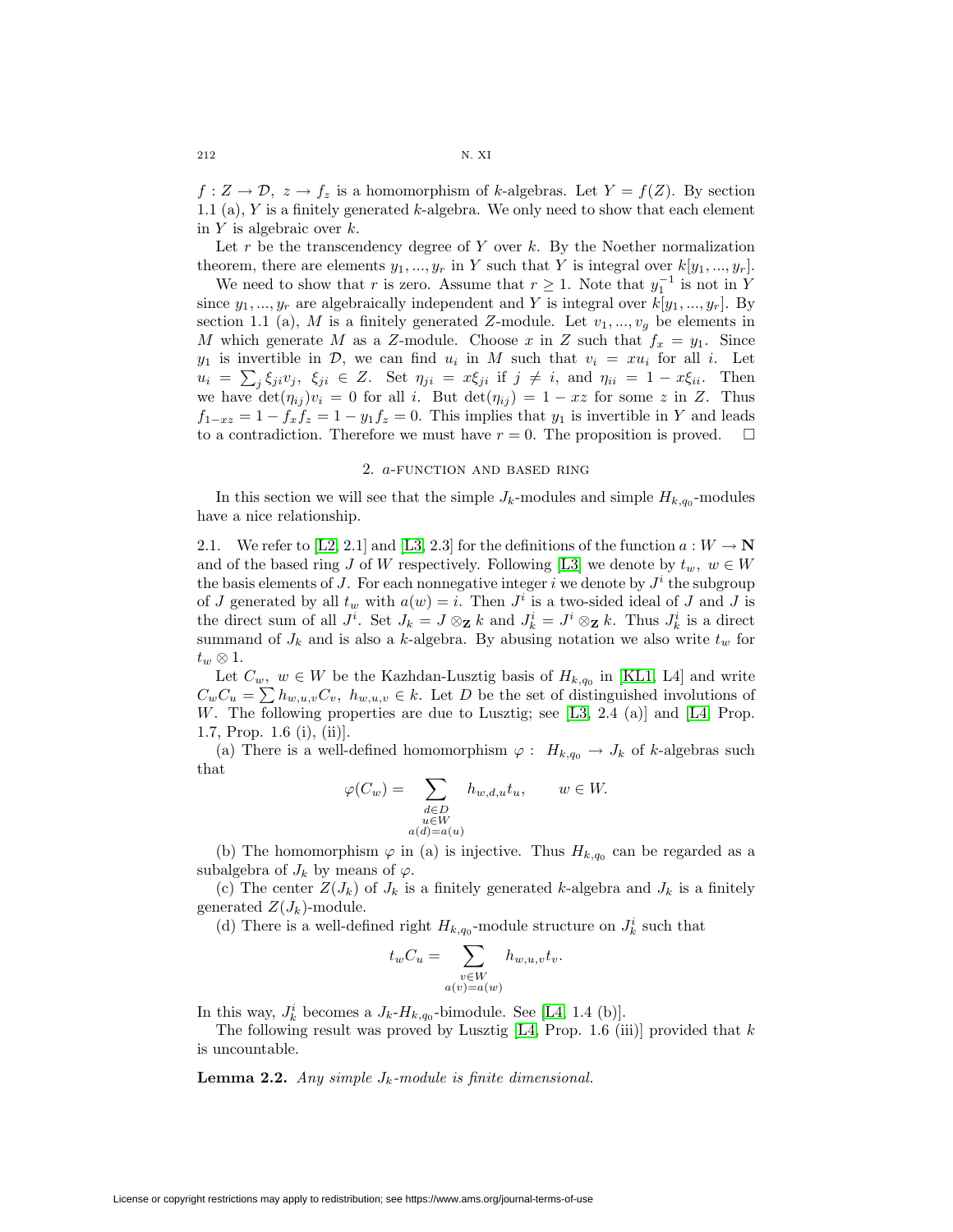*Proof.* A proof is similar to that for Proposition 1.2.

2.3. Let E be a  $J_k$ -module through the homomorphism  $\varphi$ , it is endowed with an  $H_{k,q_0}$ -module structure. We denote the  $H_{k,q_0}$ -module by  $E_\varphi$ . **Convention:** For any subset N of E and any subset L of  $H_{k,q_0}$ , we often write LN for  $\varphi(L)N$ . Thus, as a set the notation  $LN$  is unambiguous, no matter whether  $N$  is regarded as a subset of E or as a subset of  $E_{\varphi}$ .

For each simple  $J_k$ -module E, there is a unique i such that  $J_k^i E = E$ . We define  $a(E)$  to be *i*. For an integer *i*, we denote by  $H_{k,q_0}^{\geq i}$  (resp.  $H_{k,q_0}^{>i}$ ) the subspace of  $H_{k,q_0}$  spanned by all  $C_w$  with  $a(w) \geq i$  (resp.  $a(w) > i$ ). Both  $H_{k,q_0}^{\geq i}$  and  $H_{k,q_0}^{>i}$  are two-sided ideals of  $H_{k,q_0}$ . For each  $H_{k,q_0}$ -module M we then define  $a(M)$  to be i if  $H_{k,q_0}^{\geq i}M \neq 0$  but  $H_{k,q_0}^{>i}M = 0$ .

Let M be an  $H_{k,q_0}$ -module with  $a(M) = i$ . We define  $\tilde{M}$  to be  $J_k^i \otimes_{H_{k,q_0}} M$ ; here we regard  $J_k^i$  as a  $J_k$ - $H_{k,q_0}$ -bimodule as in section 2.1 (d). Then  $\tilde{M}$  is a  $J_k$ -module. There is a natural homomorphism of  $H_{k,q_0}$ -modules  $p : \tilde{M}_{\varphi} \to M$ ,  $t_w \otimes m \to C_w m$ . We have ([\[L4,](#page-6-2) Proof of Lemma 1.9]).

(a) When M is simple, the map p is surjective and  $C_w$ ker  $p = 0$  whenever  $a(w) \geq$  $a(M).$ 

The following assertion is clear.

(b) Let E be a simple  $J_k$ -module. Then  $H_{k,q_0}^{>a(E)}E_\varphi=0$ . In particular,  $a(M) \leq$  $a(E)$  for any simple constituent M of  $E_{\varphi}$ . Also for any subset N of E or  $E_{\varphi}$ ,  $H_{k,q_0}^{\ge a(E)}N$  is spanned by all  $C_wN$ ,  $w \in W$  with  $a(w) = a(E)$ .

**Lemma 2.4.** Let E be a simple  $J_k$ -module and N a submodule of  $E_\varphi$  such that  $C_wN \neq 0$  for some  $w \in W$  with  $a(w) = a(E)$ . Regarding N as a subset of E, then  $H_{k,q_0}^{\geq a(E)}N = E$ . In particular,  $N = E_{\varphi}$  as  $H_{k,q_0}$ -modules.

*Proof.* Using section 2.3 (b) we know  $a(N) = a(E)$ . Thus  $\tilde{N} = J_k^{a(E)} \otimes_{H_{k,q_0}} N$ . We have a well-defined k-linear map

$$
\theta: \tilde{N} \to E, \ t_w \otimes v \to \varphi(C_w)v.
$$

Using [\[L3,](#page-5-5) 2.4 (c)] we see that  $\theta$  is a homomorphism of  $J_k$ -modules. Since E is a simple  $J_k$ -module and  $\theta(\tilde{N}) = H_{k,q_0}^{\geq a(E)} N \neq 0$ , we must have  $H_{k,q_0}^{\geq a(E)} N = E$ . The lemma is proved.

**Lemma 2.5.** Let E be a simple  $J_k$ -module. Then

(a)  $E_{\varphi}$  has at most one simple constituent M such that  $a(M) = a(E)$ .

(b) If  $E_{\varphi}$  has a simple constituent M such that  $a(M) = a(E)$ , then M is a quotient module of  $E_\varphi$ .

(c) If  $E_{\varphi}$  has a simple constituent M such that  $a(M) = a(E)$ , then M is the unique simple quotient module of  $E_{\varphi}$ .

*Proof.* Assume that  $E_{\varphi}$  has a simple constituent M such that  $a(M) = a(E)$ . Let  $N_2 \subset N_1$  be two submodules of  $E_\varphi$  such that the quotient module  $N_1/N_2$  is M. Then  $C_wN_1 \neq 0$  for some  $w \in W$  with  $a(w) = a(E)$ . By Lemma 2.4 we have  $N_1 = E_{\varphi}$ . Since  $H_{k,q_0}^{\ge a(E)}$  is a two-sided ideal, using Lemma 2.4 we see that  $N_2 =$  $\{v \in E_{\varphi} \mid H_{k,q_0}^{\geq a(E)}v = 0\}.$ 

(a) and (b) follow.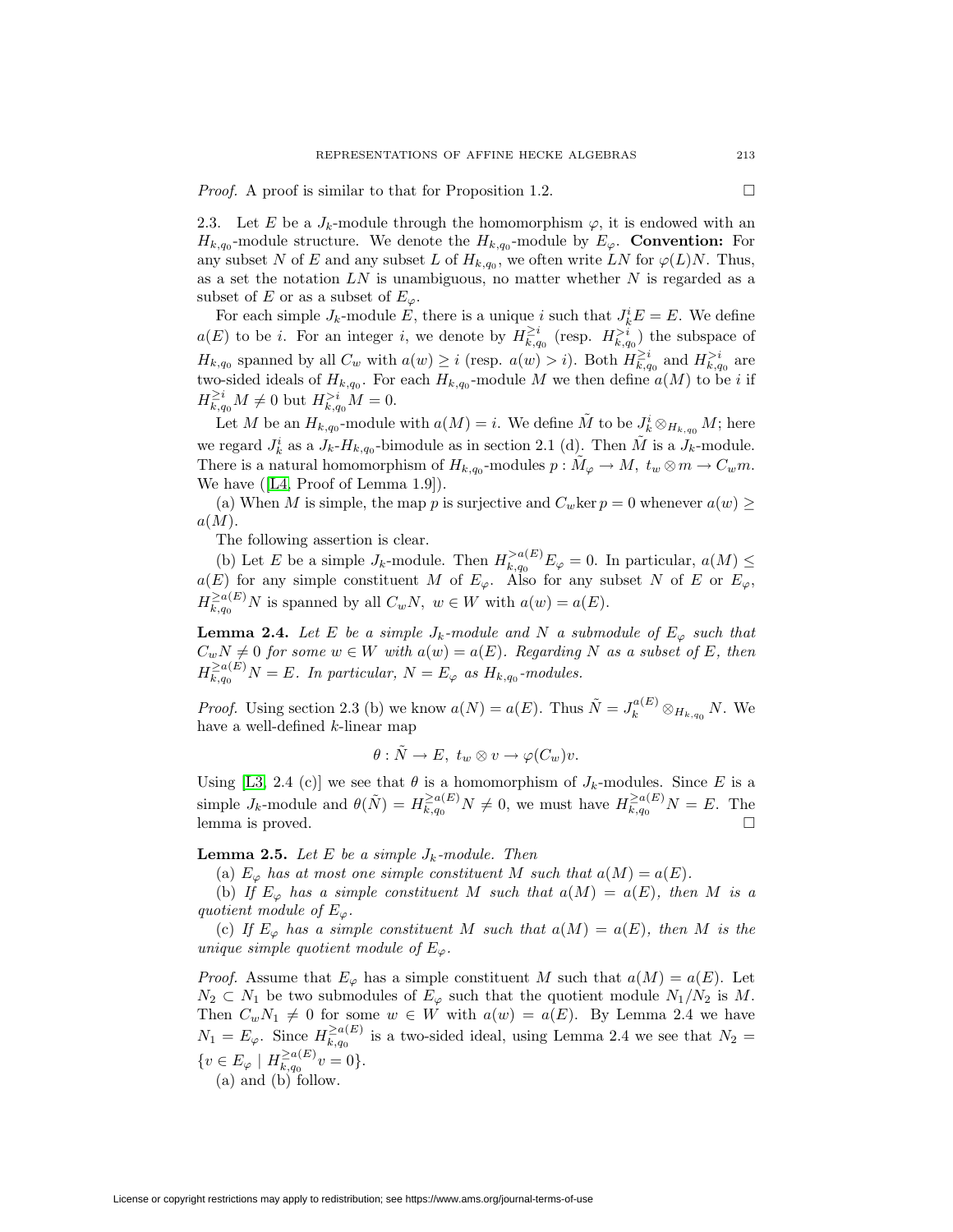Now we argue for (c). Let N be a maximal submodule of  $E_{\varphi}$ . Using Lemma 2.4 we see that N is a submodule of  $N_2 = \{v \in E_\varphi \mid H_{k,q_0}^{\geq a(E)}v = 0\}$ . By the argument for (a) and (b),  $N_2$  is a maximal submodule of  $E_{\varphi}$ . Thus  $N = N_2$  and  $E_{\varphi}/N = M$ is the unique simple quotient module of  $E_{\varphi}$ .

The lemma is proved.

$$
\qquad \qquad \Box
$$

**Corollary 2.6.** Let E be a simple  $J_k$ -module. Then  $E_{\varphi}$  has a simple constituent M with  $a(M) = a(E)$  if and only if  $C_w E_\varphi \neq 0$  for some w with  $a(w) = a(E)$ . In this case  $E_{\varphi}$  has a unique maximal submodule.

Proof. The "only if" part is obvious. Now we prove the "if" part. Assume that  $E_{\varphi}$  had no simple constituent M with  $a(M) = a(E)$ . Let N be a maximal submodule of  $E_{\varphi}$ . Then  $E_{\varphi}/N$  is simple. By assumption and section 2.3 (b), we have  $H_{k,q_0}^{\geq a(E)} E_{\varphi} \subset N$ . However,  $C_w E_{\varphi} \neq 0$  for some w with  $a(w) = a(E)$ . By Lemma 2.4 we have  $H_{k,q_0}^{\geq a(E)}E_\varphi = E_\varphi$ . This is a contradiction. The corollary is proved.  $\Box$ 

**Lemma 2.7.** Let E and E' be two simple  $J_k^i$ -modules. Assume that  $E_\varphi$  (resp.  $E'_\varphi$ ) has a simple quotient M (resp. M') such that  $a(M) = i$  (resp.  $a(M') = i$ ). Then M is isomorphic to  $M'$  if and only if E is isomorphic to  $E'.$ 

*Proof.* Let  $\pi: E_{\varphi} \to M$  be the natural projection. Since  $H_{k,q_0}^{\geq i} E_{\varphi} \neq 0$ , by section 2.3 (b) we have  $\widetilde{E_{\varphi}} = J_k^i \otimes_{H_{k,q_0}} E_{\varphi}$ . For simplicity, we shall write  $\widetilde{E}$  for  $\widetilde{E_{\varphi}}$ . There are two well-defined k-linear maps

$$
p': \tilde{E} \to \tilde{M}, \ t_w \otimes v \to t_w \otimes \pi(v),
$$

$$
\theta : \tilde{E} \to E, \ t_w \otimes v \to \varphi(C_w)v.
$$

Clearly  $p'$  is a homomorphism of  $J_k$ -modules. According to the proof of Lemma 2.4,  $\theta$  is also a homomorphism of  $J_k$ -modules. Obviously we have  $\pi\theta = pp'$  (see section 2.3 for the definition of  $p: M_{\varphi} \to M$ ).

Since  $p'$  is a surjection, the homomorphism  $p'$  induces a surjective homomorphism of  $J_k$ -modules,  $\bar{p}' : \tilde{E}/\text{ker} \theta \to \tilde{M}/p'(\text{ker} \theta)$ . As  $J_k$ -modules,  $\tilde{E}/\text{ker} \theta$  is isomorphic to E, since E is simple and  $\theta(E) = H_{k,q_0}^{\geq i} E \neq 0$ . Thanks to  $\pi \theta = pp'$ , we know that  $p'(\ker \theta)$  is in the kernel of p. By section 2.3 (a), ker  $p \subsetneq \tilde{M}$ , so  $\bar{p}'$  is an isomorphism and E is isomorphic to  $\tilde{M}/p'(\ker \theta)$ .

By section 2.3 (a),  $H_{k,q_0}^{\geq i}$  ker  $p=0$ ; hence we have  $H_{k,q_0}^{\geq i} p'(\ker \theta) = 0$ . Thus E can be characterized as the unique simple constituent  $F$  of the  $J_k$ -module  $M$  such that  $H_{k,q_0}^{\geq i}F_\varphi\neq 0.$ 

As a consequence, if M is isomorphic to  $M'$ , then E must be isomorphic to E'. The lemma is proved.  $\square$ 

**Corollary 2.8** ([\[L4,](#page-6-2) Corollary 3.6]). Assume that for each simple  $J_k^i$ -module  $E$ , the  $H_{k,q_0}$ -module  $E_{\varphi}$  has a simple constituent M with  $a(M) = i$ . Then both of the  $J_k$ -modules  $\tilde{E}$  and M are isomorphic to E.

*Proof.* By Lemma 2.5 (c), M is the unique simple quotient of  $E_{\varphi}$ . Note that  $J_k^r \tilde{E} = 0$  if  $r \neq i$  (recall that  $\tilde{E}$  stands for  $\widetilde{E_{\varphi}}$ ). Let  $\theta : \tilde{E} \to E$  be as in the proof of Lemma 2.7. As in the proof of [\[L4,](#page-6-2) Lemma 1.9], one may check that  $C_w \text{ker } \theta = 0$ whenever  $a(w) \geq i$ . If ker  $\theta \neq 0$ , then by assumption,  $C_w \text{ker } \theta \neq 0$  for some w with  $a(w) = i$ . This yields a contradiction. Therefore ker  $\theta = 0$  and as  $J_k$ -modules,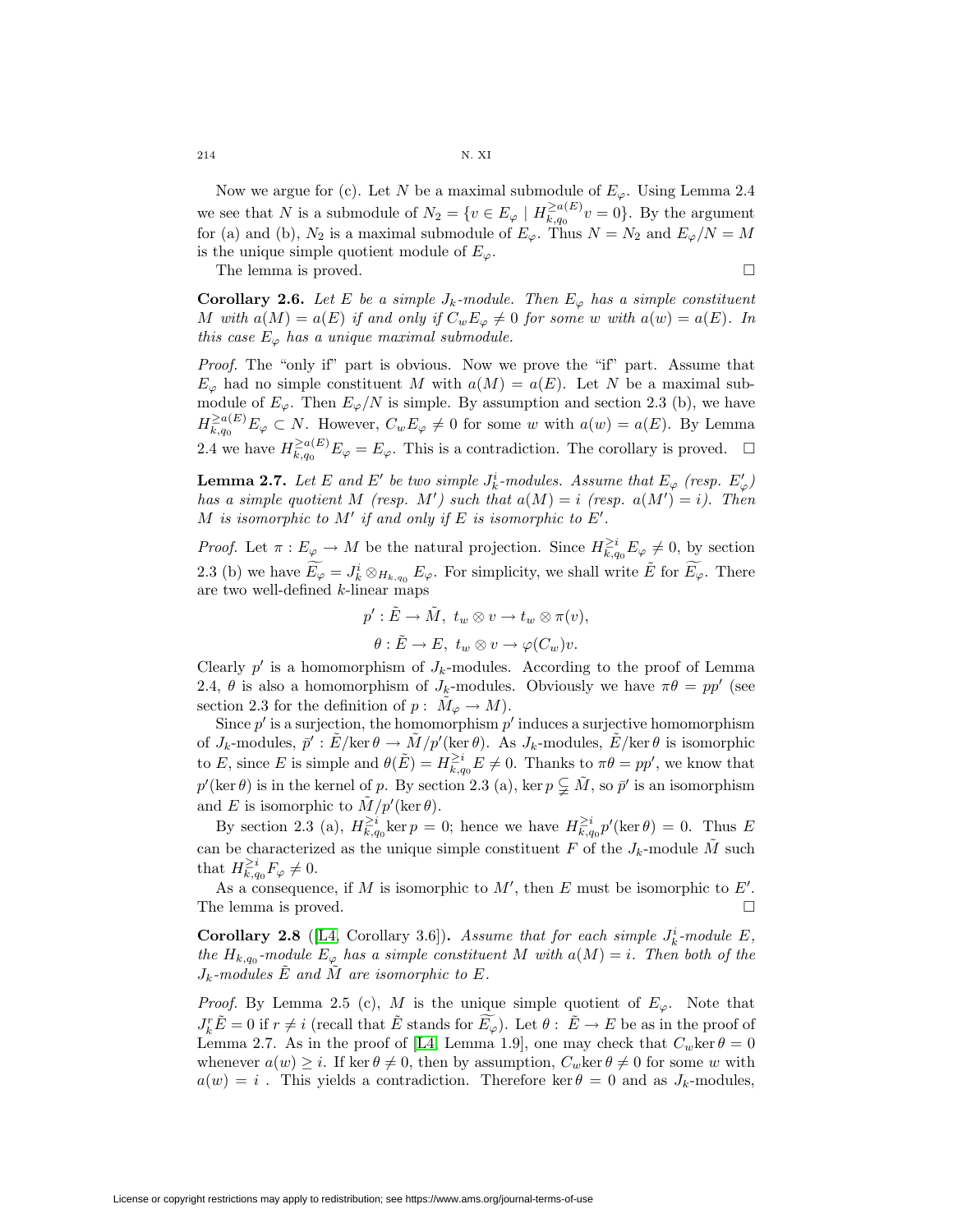E is isomorphic to E. By the proof of Lemma 2.7 we know that E and M are isomorphic in this case. The corollary is proved.

# 3. Main results

In this section we give our main results.

Denote by  $W<sup>I</sup>$  the subgroup of W generated by a subset I of S and call it a parabolic subgroup. Let  $J_k^I$  be the subspace spanned by all  $t_w, w \in W^I$ .

**Theorem 3.1.** Assume that char  $k = 0$ . Then as a two-sided ideal,  $J_k$  is generated by all  $J_k^I$  for all finite parabolic subgroups  $W^I$ .

*Proof.* According to [\[L5,](#page-6-3) Theorem 4.2] and [L5, Theorem 6.7(a2)], for any simple  $J_{\mathbf{C}}$ -module E, we can find a finite parabolic subgroup  $W^I$  of W such that the action of  $J_{\mathbf{C}}^I$  on E is nonzero. This implies that as a two-sided ideal,  $J_{\mathbf{C}}$  is generated by all  $J_{\mathbf{C}}^{I}$  for all finite parabolic subgroups  $W^{I}$ . With respect to the basis  $\{t_{w}|w \in W\},$ the structure constants of  $J_k$  are in **N** if char  $k = 0$ . The theorem follows.

When  $q_0$  is not a root of unity, the following result was proved by Lusztig [\[L4,](#page-6-2) Theorem 3.4], except for the uniqueness in (a).

**Theorem 3.2.** Assume that chark = 0 and  $\sum_{w \in W_0} q_0^{l(w)} \neq 0$  (l is the length function of  $W$ ). Then

(a) for each simple  $J_k$ -module E, the  $H_{k,q_0}$ -module  $E_{\varphi}$  has a unique simple constituent M such that  $a(M) = a(E)$ . For other simple constituents M' of  $E_{\varphi}$  we have  $a(M') < a(E)$ . The  $H_{k,q_0}$ -module M is the unique simple quotient of  $E_{\varphi}$ . (The uniqueness is part of [\[L2,](#page-5-4) 9.10, Conjecture A]. The other part of the conjecture was proved in [\[L3\]](#page-5-5).)

(b) Keep the notation in (a). The map  $E \to M$  defines a bijection between the isomorphism classes of simple  $J_k$ -modules and the isomorphism classes of simple  $H_{k,q_0}$ -modules.

*Proof.* Let  $W^I$  be a finite parabolic subgroup of W. Since  $\sum_{w \in W_0} q_0^{l(w)} \neq 0$ , it is easy to check that  $\sum_{w \in W} q_0^{l(w)} \neq 0$ . Thus the subalgebra  $H_{k,q_0}^I$  of  $H_{k,q_0}$  generated by all  $C_w$   $(w \in W^I)$  is semisimple [\[G1,](#page-5-7) Theorem 3.9]. Then the restriction of  $\varphi$  to  $H_{k,q_0}^I$  induces an isomorphism  $\varphi_I: H_{k,q_0}^I \to J_k^I$  [\[G2,](#page-5-8) Lemma 2.1]. The isomorphism  $\varphi_I$  sends  $C_w$   $(w \in W^I)$  to a linear combination of  $t_u, u \in W^I$  with  $a(u) \ge a(w)$ .

Now for each simple  $J_k$ -module E, we can find a finite parabolic subgroup  $W^I$ such that  $J_k^I E \neq 0$  (Theorem 3.1). Let  $N_1 = J_k^I E$  and  $N_2 = \{v \in E \mid J_k^I v = 0\}.$ Then  $E = N_1 \oplus N_2$  and  $J_k^I N_1 = N_1$ . Moreover, for any v in  $N_1$  and h in  $H_{k,q_0}^I$ , we have  $\varphi(h)v = \varphi_I(h)v$ . Let  $u \in W^I$  be such that  $t_u N_1 \neq 0$ . Then  $a(u) = a(E)$ and  $h = \varphi_I^{-1}(t_u)$  is a linear combination of  $C_w, w \in W^I$  with  $a(w) \ge a(E)$ . Now we have  $hN_1 = \varphi(h)N_1 = \varphi_I(h)N_1 = t_uN_1 \neq 0$ . Using section 2.3 (b) we can find an element  $w \in W<sup>I</sup>$  such that  $a(w) = a(E)$  and  $C_w N_1 \neq 0$ . This implies that  $C_wE_\varphi \neq 0$ . By Corollary 2.6 and Lemma 2.5, we see that  $E_\varphi$  has a unique simple constituent M such that  $a(M) = a(E)$ . Moreover, M is the unique simple quotient of  $E_\varphi$ .

Using section 2.3 (b), we know that for other simple constituents  $M'$  of  $E_{\varphi}$  we have  $a(M') < a(E)$ . Part (a) is proved.

Using section 2.3 (a) and Lemma 2.7 we see that (b) is true.  $\Box$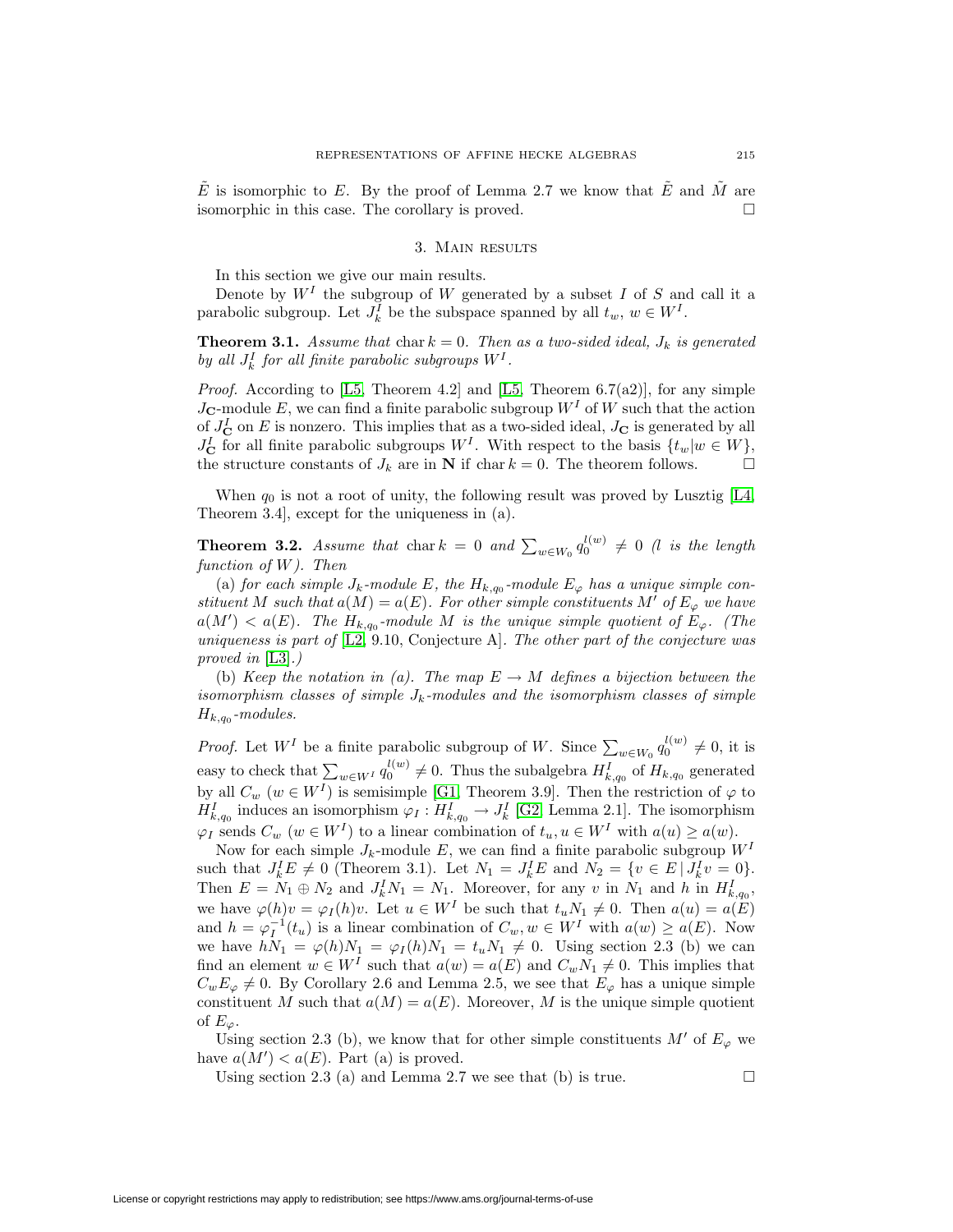216 N. XI

**Theorem 3.3.** Assume that  $k = \mathbf{C}$  and  $\sum_{w \in W_0} q_0^{l(w)} \neq 0$ . Then the classification of simple  $H_{k,q_0}$ -modules in [\[KL2\]](#page-5-1) remains valid.

*Proof.* The theorem follows from [\[L5,](#page-6-3) Theorem 4.2] and Theorem 3.2 (b).  $\Box$ 

Remark 3.4. (a) When  $\sum_{w \in W_0} q_0^{l(w)} = 0$ , there are simple J<sub>C</sub>-modules E such that the  $H_{k,q_0}$ -modules  $E_\varphi$  have no simple constituents M with  $a(M) = a(E)$  [\[X1,](#page-6-4) Theorem 7.8].

(b) A weaker result was proved in [\[X1,](#page-6-4) Theorem 6.6].

(c) In [\[Gr\]](#page-5-9), Grojnowski announced a stronger result. The proof seems to not be available yet. The validity of the result will be commented on in a future work.

(d) For type  $A_n$ , rank 2 cases, the structure of the based ring J is known explicitly [\[X1,](#page-6-4) [X2,](#page-6-5) [BO\]](#page-5-10). In these cases we can get a classification of simple  $H_{k,q_0}$ -modules for any field k containing square roots of  $q_0$ , by means of  $J_k$ . The result suggests that an analogue of the Deligne-Langlands-Lusztig classification of simple  $H_{k,q_0}$ modules remains true, provided that  $k$  is algebraically closed and the subalgebra  $H(W_0)_{k,q_0}$  of  $H_{k,q_0}$  generated by all  $C_w$   $(w \in W_0)$  is semisimple. The details will appear elsewhere.

#### Acknowledgements

I am grateful to Professors T. Tanisaki and Y. Zhu for stimulating conversations. Part of the work was done during my visit to the Hong Kong University of Science and Technology and to the Osaka City University. I thank the universities for their hospitality and for financial support. I would like to thank the referee for very helpful comments.

## **REFERENCES**

- <span id="page-5-2"></span>[AM] S. Ariki and A. Mathas, The number of simple modules of the Hecke algebras of type  $G(r, 1, n)$ , Math. Z. 233 (2000), 601-623. M[R1750939 \(2001e:20007\)](http://www.ams.org/mathscinet-getitem?mr=1750939)
- <span id="page-5-10"></span>[BO] R. Bezrukavnikov and V. Ostrik, On tensor categories attached to cells in affine Weyl groups, II, in "Representations of algebraic groups and quantum groups", Advanced Studies in Pure Math., vol. 40, Math. Soc. of Japan, Tokyo, 2004, pp. 101-119. M[R2074591](http://www.ams.org/mathscinet-getitem?mr=2074591) [\(2006e:20006\)](http://www.ams.org/mathscinet-getitem?mr=2074591)
- <span id="page-5-0"></span>[B] A. Borel, Admissible representations of a semi-simple group over a local field with vectors fixed under an Iwahori subgroup, Invent. Math. 35 (1975), 233-259. M[R0444849 \(56:3196\)](http://www.ams.org/mathscinet-getitem?mr=0444849)
- <span id="page-5-9"></span>[Gr] I. Grojnowski, Representations of affine Hecke algebras and affine quantum  $GL_n$  at roots of unity, Inter. Math. Res. Notices 5 (1994), 213-216. M[R1270135 \(95e:20054\)](http://www.ams.org/mathscinet-getitem?mr=1270135)
- <span id="page-5-7"></span>[G1] A. Gyoja, Modular representation theory over a ring of higher dimension with application to Hecke algebras, J. Alg. 174 (1995), 553-572. M[R1334224 \(96m:20024\)](http://www.ams.org/mathscinet-getitem?mr=1334224)
- <span id="page-5-8"></span>[G2] A. Gyoja, Cells and modular representations of Hecke algebras, Osaka J. Math. 33 (1996), no. 2, 307-341. M[R1416051 \(97k:20018\)](http://www.ams.org/mathscinet-getitem?mr=1416051)
- <span id="page-5-6"></span>[KL1] D. Kazhdan and G. Lusztig, Representations of Coxeter groups and Hecke algebras, Invent. Math. 53 (1979), 165-184. M[R0560412 \(81j:20066\)](http://www.ams.org/mathscinet-getitem?mr=0560412)
- <span id="page-5-1"></span>[KL2] D. Kazhdan and G. Lusztig, Proof of the Deligne-Langlands conjecture for Hecke algebras, Invent. Math. 87 (1987), no. 1, 153-215. M[R0862716 \(88d:11121\)](http://www.ams.org/mathscinet-getitem?mr=0862716)
- <span id="page-5-3"></span>[L1] G. Lusztig, Singularities, character formulas, and a q-analog of weight multiplicities, Astérisque 101-102 (1983), pp. 208-227. M[R0737932 \(85m:17005\)](http://www.ams.org/mathscinet-getitem?mr=0737932)
- <span id="page-5-4"></span>[L2] G. Lusztig, Cells in affine Weyl groups, in "Algebraic groups and related topics", Advanced Studies in Pure Math., vol. 6, Kinokunia and North Holland, 1985, pp. 255-287. M[R0803338](http://www.ams.org/mathscinet-getitem?mr=0803338) [\(87h:20074\)](http://www.ams.org/mathscinet-getitem?mr=0803338)
- <span id="page-5-5"></span>[L3] G. Lusztig, Cells in affine Weyl groups, II, J. Alg. 109 (1987), 536-548. M[R0902967](http://www.ams.org/mathscinet-getitem?mr=0902967) [\(88m:20103a\)](http://www.ams.org/mathscinet-getitem?mr=0902967)